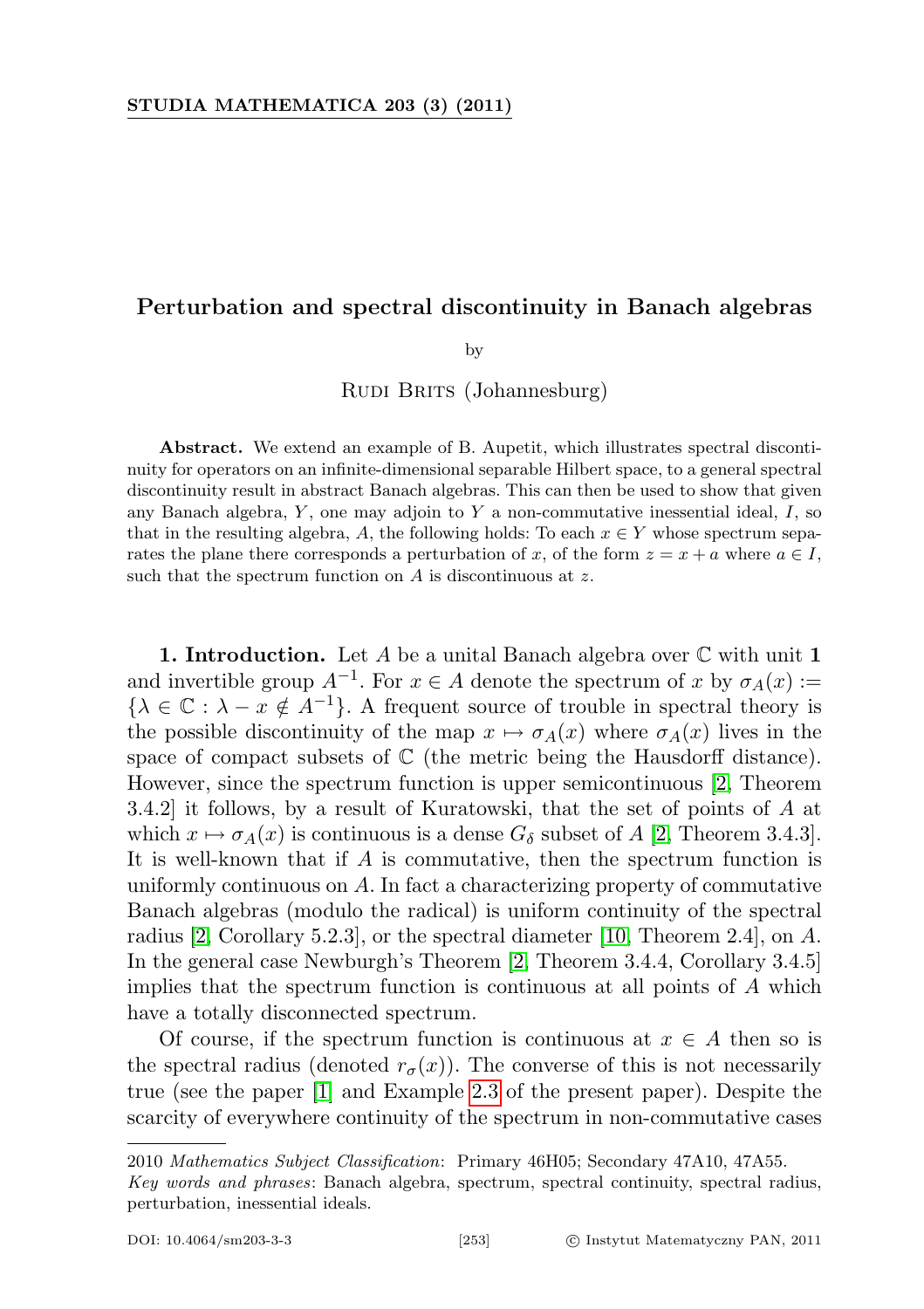it is, in practice, not so easy to find points in  $A$  at which the spectrum function is discontinuous; in particular, early examples illustrating that this may happen are rather technical and seem to have been furnished on an *ad hoc* basis (see for example Kakutani's construction first described in [\[14\]](#page-10-3)). Using subharmonic techniques, Thomas Ransford [\[13\]](#page-10-4) gives a remarkably simple example of a pair of operators, S and T, on  $l^2$  such that  $r_{\sigma}(T - \lambda S)$  is discontinuous at almost every  $\lambda$  in the unit disk. Ransford's example improves on a related but much earlier example of Müller  $[12]$  who uses combinatorial ideas to show that there exist S and T on  $l^2$  such that  $r_{\sigma}(T - \lambda S)$  is discontinuous at  $\lambda = 0$ .

Müller and Ransford's results are closely related to Kakutani's example which shows that it is possible for a sequence of nilpotent operators to converge to a non-quasinilpotent operator, thus establishing discontinuity of the spectral radius. Müller does however show in  $[12, p. 594]$  $[12, p. 594]$ , by a modification of his example [\[12,](#page-10-5) p. 593], that discontinuity of the spectral radius is also possible in Banach algebras without non-zero quasinilpotents. In [\[3,](#page-10-6) p. 106] Aupetit gives an example of spectral discontinuity arising in a completely different manner: There exist two operators, T and S, on  $l^2$  and a complex sequence  $\lambda_n \to 0$  such that for each  $n \in \mathbb{N}$ ,  $\sigma(T + \lambda_n S)$  is the unit circle but  $\sigma(T)$  is the closed unit disk. Since the example says nothing about discontinuity of the spectral radius it appears that Kakutani et al.'s results are somewhat stronger than that of Aupetit (Zemánek's comments in  $[15,$ p. 584] are instructive here).

What we want to show in this note is that Aupetit's example is at least more general: The key observations in his example are, firstly, that the spectrum of the perturbation  $T + S$  gnaws a hole in the spectrum of T and, secondly, that  $S$  is a finite rank operator; this is all that is important, any further particular details concerning  $S$  and  $T$ , as well as the underlying space, are immaterial. The existence of the sequence  $\lambda_n$  is implicit if the above two observations could be made; Theorem 2.1 then gives a simple and general criterion for spectral discontinuity to occur, and Theorem 2.2 shows that one may easily arrange for the situation in Theorem 2.1.

To simplify, we shall assume throughout that A is semisimple and further also that  $\dim(A) > 1$  (the latter requirement will really be implicit later on). A two-sided ideal  $I$  of a Banach algebra  $A$  is said to be *inessen*tial if, for each  $x \in I$ ,  $\sigma_A(x)$  is either finite or its terms form a sequence converging to zero. For an abstract semisimple Banach algebra A the most familiar instances of inessential ideals in  $A$  are the socle, its closure in  $A$ , and, more generally, the hull-kernel of the socle. The socle, denoted  $\operatorname{soc}(A)$ , is a two-sided ideal and is, by definition, the smallest left (or right) ideal containing all minimal left (right) ideals. A minimal left (right) ideal can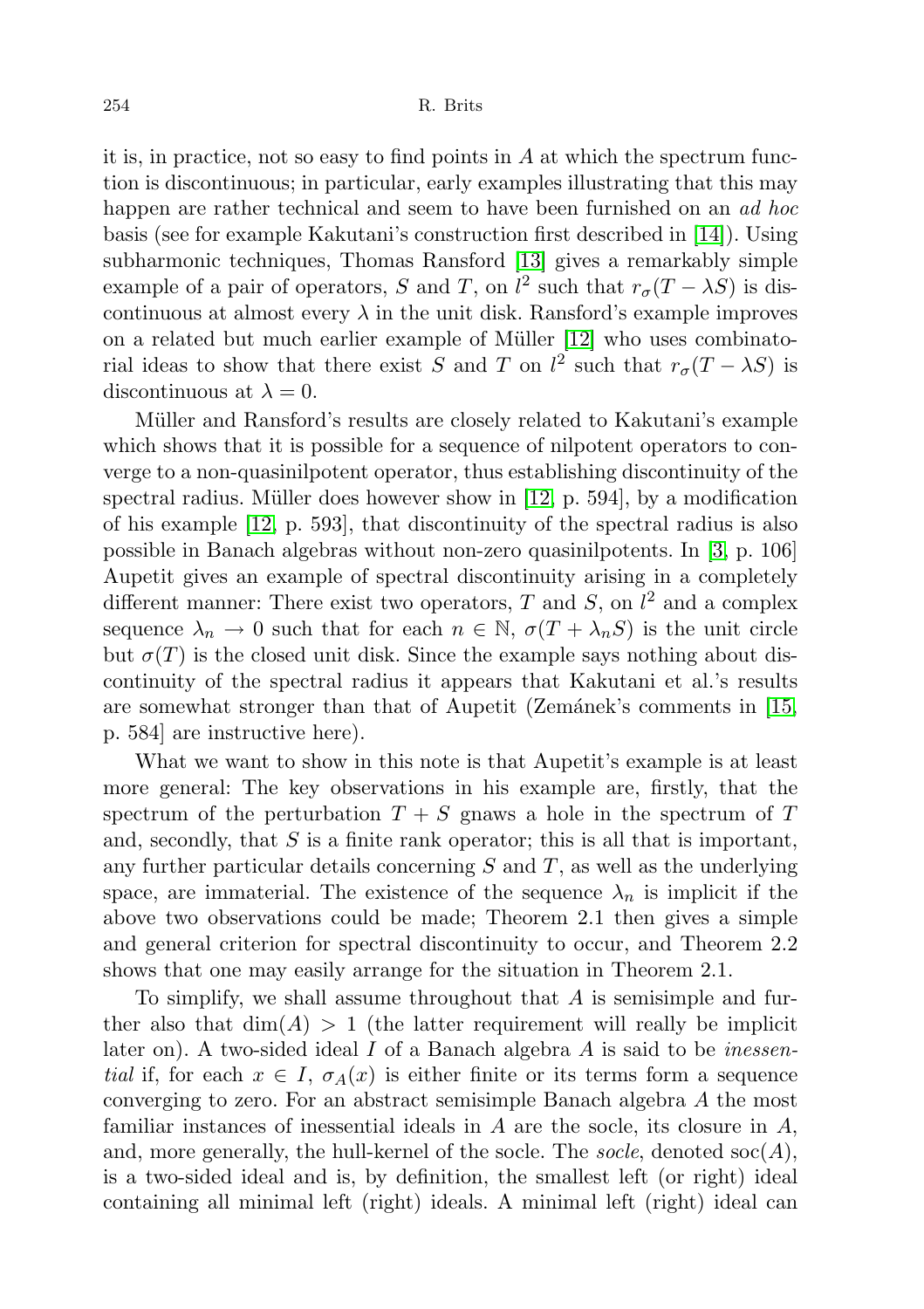always be written as a principal ideal,  $J = Ap$  (respectively  $J = pA$ ), where p is a minimal idempotent (that is,  $pAp$  is a division algebra). In the case where X is a Banach space and  $A = \mathcal{L}(X)$ , the Banach algebra of continuous linear operators on  $X$ , the socle coincides with the ideal of finite rank operators. It is important to mention that there are many examples of Banach algebras, though obviously not  $\mathcal{L}(X)$ , which have soc $(A) = \{0\}$ . On the other hand there exist semisimple commutative Banach algebras A for which  $\operatorname{soc}(A) \neq \{0\}$ ; it is not hard to show that this happens precisely when the character space,  $\Delta(A)$ , contains a singleton set which is open in the weak<sup>\*</sup> topology on  $\Delta(A)$ .

In connection with  $\operatorname{soc}(A)$ , a useful concept is that of rank: For a semisimple Banach algebra A and  $a \in A$  we define

<span id="page-2-0"></span>(1.1) 
$$
\operatorname{rank}_A(a) = \sup_{x \in A} \# \sigma'_A(xa) = \sup_{x \in A} \# \sigma'_A(ax) \le \infty.
$$

Here  $\sigma'_{A}(x) = \sigma_{A}(x) \setminus \{0\}$  and  $\#K$  is the number of distinct elements in a set  $K$ . If the underlying algebra is clear from the context, we shall agree to drop the subscript A in the aforementioned definitions. It can be shown that the set of finite rank elements of A coincides with  $\operatorname{soc}(A)$  [\[4,](#page-10-8) Corollary 2.9] and that the formula [\(1.1\)](#page-2-0) agrees with the classical operator rank in the case  $A = \mathcal{L}(X)$  [\[4,](#page-10-8) p. 118]. Also, the semisimplicity of A guarantees that rank $(a) = 0 \Leftrightarrow a = 0$ . Thus [\(1.1\)](#page-2-0) seems to be a very suitable definition of rank in the case of abstract semisimple Banach algebras. For more properties and applications of this spectral rank the reader can look at [\[4,](#page-10-8) [5,](#page-10-9) [6\]](#page-10-10).

Of particular importance to us are the rank one elements of A; it can be shown that if  $a \neq 0$  then

<span id="page-2-1"></span>(1.2) 
$$
\text{rank}(a) = 1 \Leftrightarrow aAa = \mathbb{C}a.
$$

So minimal idempotents are rank one in the sense of [\(1.1\)](#page-2-0). It follows readily from  $(1.2)$  that if rank $(a) = 1$  then there exists a unique, non-zero, bounded linear functional  $\tau_a$  on A satisfying  $\tau_a(x)a = axa$  for each  $x \in A$ . For a rank one element  $a \in A$  we shall call this functional the *characteristic functional* of a. From the assumption  $\dim(A) > 1$  and the aforementioned functional relationship it easily follows that a rank one element a has  $\sigma(a) = \{\tau_a(1), 0\}.$ Another useful identity, which is also easy to verify, is the following: Let  $x \in A$  be arbitrary and  $a \in A$  be a rank one element such that  $ax \neq 0$ . Then ax has rank one and  $\tau_{ax}(1) = \tau_a(x)$  (the same statement holds for xa). Our first result, Theorem [1.1,](#page-3-0) which is obtained through an application of this identity, improves on a perturbation theorem of Aupetit:

If H is an infinite-dimensional separable Hilbert space, then Fong and Sourour [\[9\]](#page-10-11) show that any  $T \in \mathcal{L}(H)$  such that  $T \notin \{ \lambda I + K : \lambda \neq 0,$ K compact  $\in \mathcal{L}(H)$  is the sum of two quasinilpotent operators. Their result immediately implies that there exist two quasinilpotent operators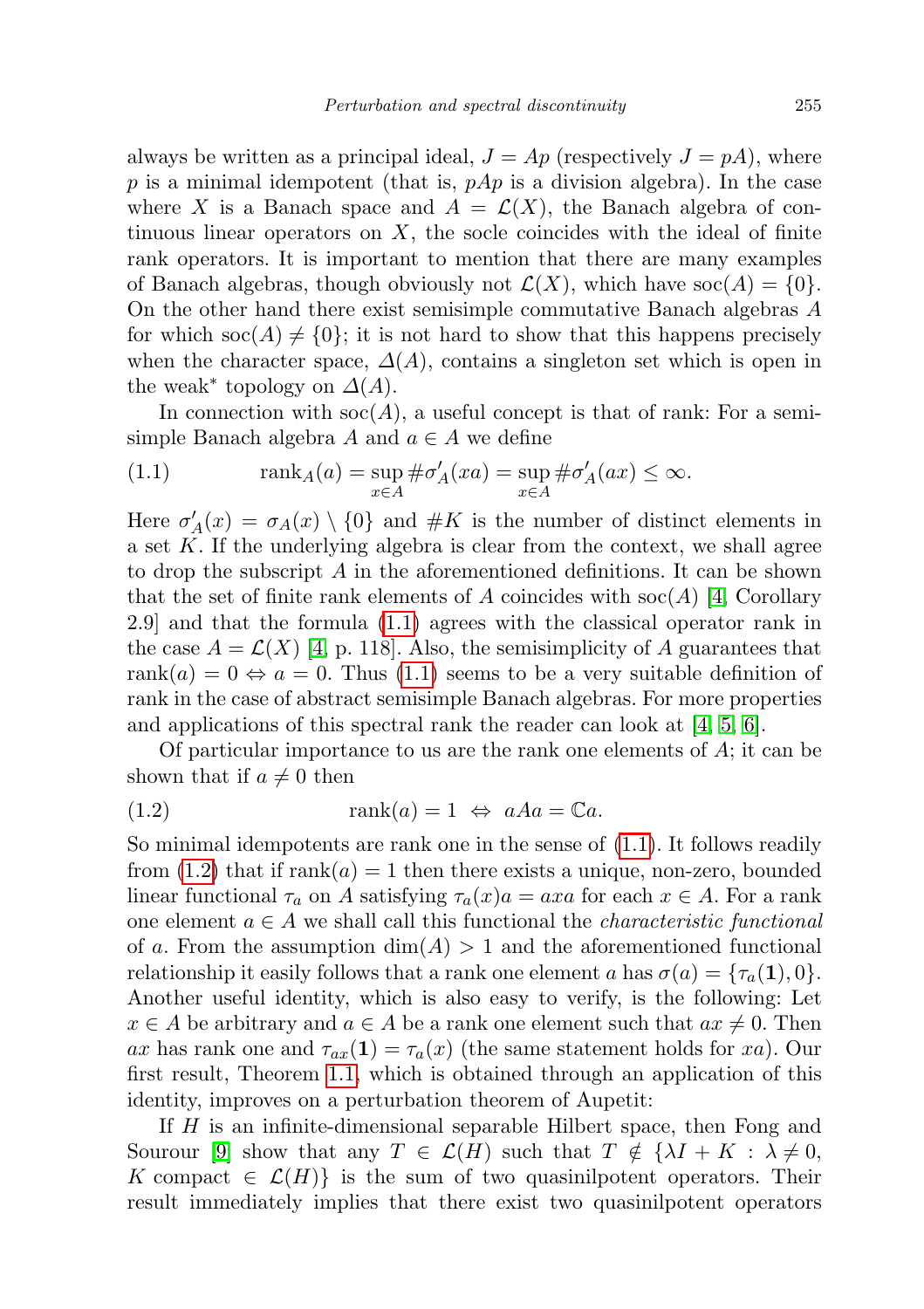$Q_1, Q_2 \in \mathcal{L}(H)$  such that  $\sigma(Q_1 + Q_2)$  is infinite (in fact uncountable). In [\[2,](#page-10-0) pp. 105–106] Aupetit addresses this question for a general Banach space X. As he remarks, the problem is now much harder since  $X$  may not have a topological basis. Using a result of Grabiner [\[2,](#page-10-0) Lemma 5.6.9], which guarantees the existence of a non-nilpotent, quasinilpotent, compact  $Q \in \mathcal{L}(X)$  whenever  $\dim(X) = \infty$ , together with the subharmonic theory of spectral finiteness [\[2,](#page-10-0) V, §6], Aupetit shows that if  $\dim(X) = \infty$ , then there exist two quasinilpotent and compact operators  $Q_1, Q_2 \in \mathcal{L}(X)$  such that  $\#\sigma(Q_1+Q_2)=\infty$  [\[2,](#page-10-0) Theorem 5.6.10]. For the proof of the next result, and also in the remainder of this paper,  $X'$  will be the continuous dual of a normed space X.

<span id="page-3-0"></span>THEOREM 1.1. Let  $X$  be an infinite-dimensional Banach space and let  $V \in \mathcal{L}(X)$  be any non-nilpotent quasinilpotent operator. Then, corresponding to V, there exists a rank one operator  $Q \in \mathcal{L}(X)$  with  $Q^2 = 0$  such that

$$
\#\sigma(V+\alpha Q)=\infty
$$

for all non-zero  $\alpha \in \mathbb{C}$  with at most one exception.

*Proof.* For each  $k \in \mathbb{N}$  define  $A_k = \{x \in X : V^k x = 0\}$ . If  $X = \bigcup_{k \ge 1} A_k$ , then by Baire's Theorem there is n such that  $A_n$  contains a non-empty open set of X. But, since V is not nilpotent,  $A_n$  is a proper vector subspace of X and hence has empty interior in X. Thus, we can find  $x \in X$  such that  $V^k x \neq 0$  for each  $k \geq 1$ . Let  $X'_x = \{\phi \in X' : \phi(x) = 0\}$  be the annihilator of x (which is a non-zero Banach subspace of X'), and for each  $k \in \mathbb{N}$  define the closed subspace  $A_{x,k} = \{ \phi \in X'_x : \phi(V^k x) = 0 \}$  of  $X'_x$ . If  $X'_x = \bigcup_{k \geq 1} A_{x,k}$ , then again by Baire's Theorem there is n such that  $A_{x,n}$  contains a nonempty open set of  $X'_x$ . However, since  $A_{x,n}$  is a vector space, we must have  $A_{x,n} = X'_x$ , implying that  $\phi(V^n x) = 0$  for each  $\phi \in X'$  with  $\phi(x) = 0$ . But now, since  $\{x, V^n x\}$  is linearly independent, another contradiction follows from the separation properties of the Hahn–Banach Theorem. We may hence conclude that there exists  $\phi \in X'_x$  such that  $\phi(V^k x) \neq 0$  for each  $k \geq 1$ .

Using  $\phi$  and x we construct  $Q \in \mathcal{L}(X)$  with the desired properties: Define  $P \in \mathcal{L}(X)$  by  $Pz = \phi(z)x$ , which has rank 1 and satisfies  $P^2 = 0$ . For  $\lambda \neq 0$ the factorization  $\lambda - (V + P) = (\lambda - V)[I - (\lambda - V)^{-1}P]$  implies that  $\lambda \in$  $\sigma(V+P) \Leftrightarrow 1 \in \sigma((\lambda-V)^{-1}P)$ . Now  $\sigma((\lambda-V)^{-1}P) = {\tau_P((\lambda-V)^{-1}),0}$ and the function  $\tau_P((\lambda-V)^{-1})$  is holomorphic on  $\mathbb{C}\backslash\{0\}$ . The corresponding Laurent series, valid for all  $\lambda \neq 0$ , is given by

$$
\tau_P((\lambda - V)^{-1}) = \sum_{j=0}^{\infty} \frac{\tau_P(V^j)}{\lambda^{j+1}}.
$$

Now choose any fixed  $z \in X$  such that  $\phi(z) \neq 0$  and notice that  $(PV^jP)(z)$  $= \phi(z)\phi(V^{j}x)x \neq 0$  for all  $j \geq 1$ . So, since  $0 \neq PV^{j}P = \tau_{P}(V^{j})P \Rightarrow$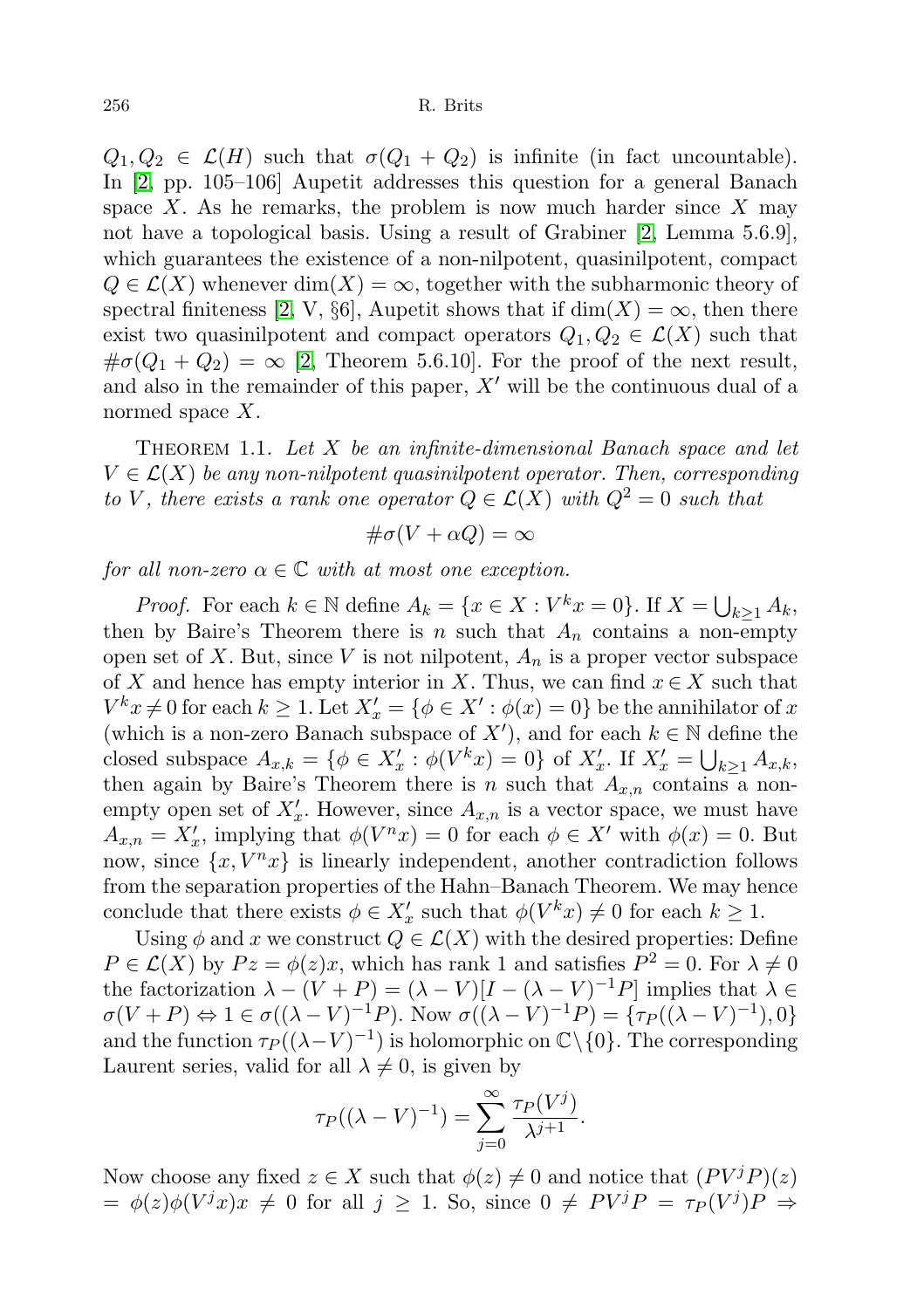$\tau_P(V^j) \neq 0$  for each  $j \geq 1$ , we see that 0 is an essential singularity of  $\tau_P((\lambda - V)^{-1})$ . By Picard's Theorem [\[8,](#page-10-12) XII, Theorem 4.2] there exists  $0 \neq \beta \in \mathbb{C}$  and a sequence  $\lambda_n \to 0$  such that  $\tau_P((\lambda_n - V)^{-1}) = \beta$  for each n. If we set  $Q = (1/\beta)P$  and notice that  $\tau_Q = \tau_{P/\beta} = (1/\beta)\tau_P$ , then it follows that  $\sigma(V+Q) = {\lambda_1, \lambda_2, \ldots} \cup {0}$  and the proof is complete.

Since a rank one quasinilpotent  $Q \in \mathcal{L}(X)$  always takes the form  $Qx =$  $(a \otimes \phi)(x)$  where  $0 \neq a \in X$  and  $0 \neq \phi \in X'$  satisfies  $\phi(a) = 0$ , it might not be too hard, in concrete cases, to discover a suitable Q satisfying the conclusion of Theorem [1.1:](#page-3-0)

EXAMPLE 1.2. Let  $X = C[0, 2\pi]$  be the Banach space of continuous functions on  $[0, 2\pi]$  and let  $V \in \mathcal{L}(X)$  be the Volterra operator

$$
(Vf)(t) = \int_{0}^{t} f(x) \, dx, \quad t \in [0, 2\pi],
$$

on X. So V is quasinilpotent, but not nilpotent. Let  $\phi \in X'$  be defined by  $\phi(f) = \int_0^{2\pi} f(t) dt$ . If we take  $g \in X$  as  $g(t) = \sin t$  and define  $Q \in$  $\mathcal{L}(X)$  by  $(Qf)(t) = \phi(f)g(t), f \in X$ , then Q is rank one. For each  $n \geq 1$ ,  $V^n$  maps g to a function which takes the form  $P_n(t) \pm \cos t$  or  $P_n(t) \pm \sin t$ where  $P_n$  is a polynomial with rational coefficients and  $\deg(P_n) = n - 1$ . So, since  $\pi$  is transcendental, it follows that  $\phi(V^n g) \neq 0, n \in \mathbb{N}$ . But for each  $n \in \mathbb{N}$ ,  $\phi(V^n g) = \tau_Q(V^n)$ , which consequently proves that 0 is an essential singularity of  $\tau_Q((\lambda - V)^{-1})$ . Now, as in the proof of Theorem [1.1,](#page-3-0) Picard's Theorem implies the existence of infinitely many scalars  $\alpha$  such that  $\#\sigma(V+\alpha Q)=\infty$ .

2. Perturbation and spectral discontinuity. If  $\rho(x) \subset \mathbb{C}$  denotes the resolvent set of  $x \in A$  then  $\rho(x)$  has precisely one unbounded connected component, and at most countably many bounded components in C. Fol-lowing Conway [\[7,](#page-10-13) p. 206] we refer to the bounded components of  $\rho(x)$ , if there are any, as the *holes* of  $\sigma(x)$ . We denote the polynomially convex hull of  $\sigma(x)$  by  $\sigma^{h}(x)$  and the set of accumulation points of  $\sigma(x)$  by acc $\sigma(x)$ . From the theory of perturbation by inessential elements (for a very nice abstract account of this look at  $(2, V, \S7)$  we have the following: Let I be an inessential ideal of A and let  $x \in A$ ,  $a \in I$ . Then  $\operatorname{acc} \sigma(x) \subseteq \sigma^h(x+a)$  and  $\operatorname{acc} \sigma(x+a) \subseteq \sigma^h(x)$ . One implication of this is that, if  $\sigma(x)$  has a hole, say  $H \subset \mathbb{C}$ , and  $a \in I$ , then  $\sigma(x+a)$  may fill up the hole H (i.e.  $H \cap \sigma(x) = \emptyset$ but  $H \subset \sigma(x+a)$ . Obviously, perturbation by an inessential element may then cause a hole to appear as well (as Aupetit's example illustrates). The following simple implication, which already appeared in the proof of Theorem [1.1,](#page-3-0) will be used throughout the remainder of this paper: For each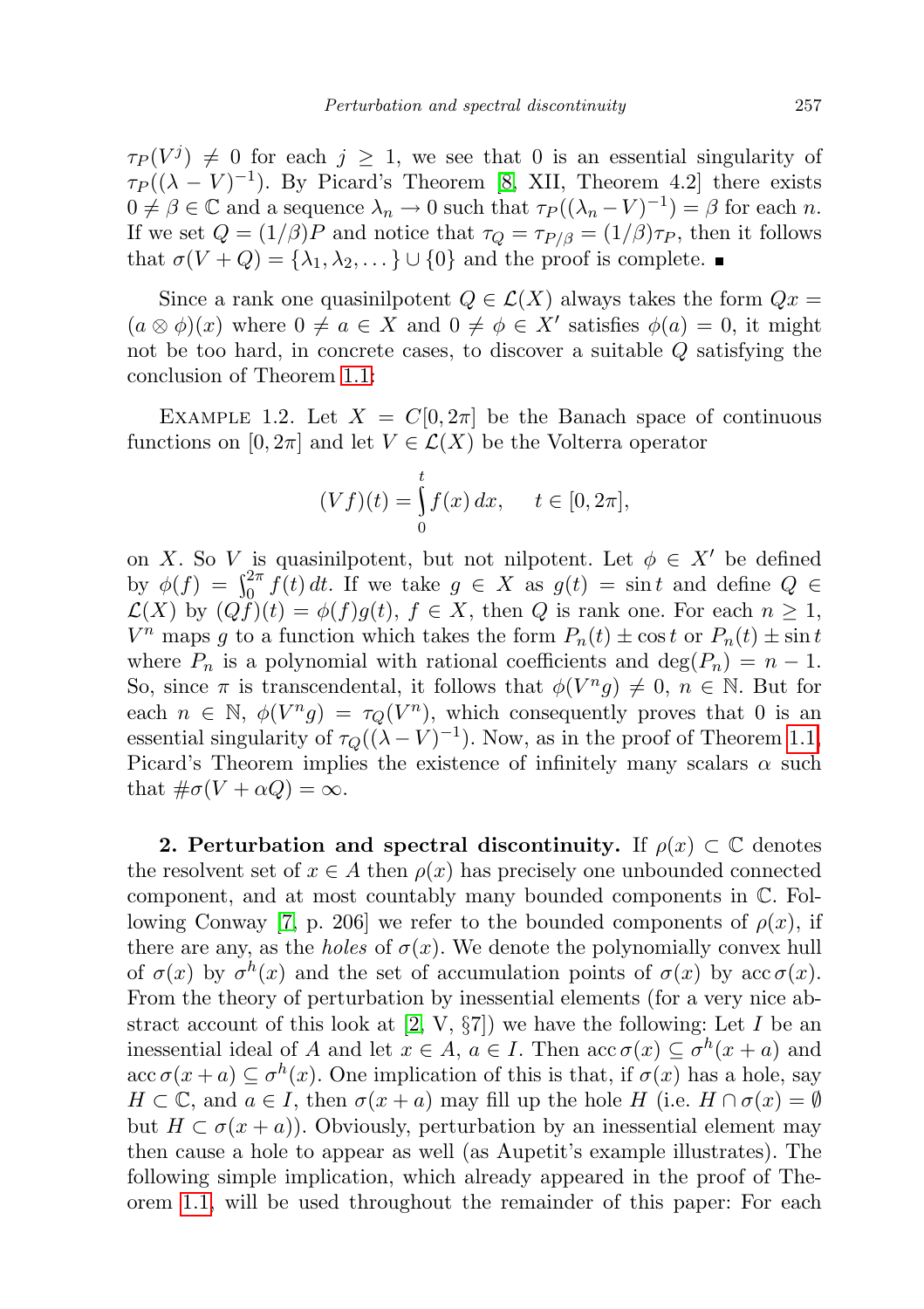$x, y \in A$ ,

<span id="page-5-0"></span>(2.1) 
$$
\lambda \notin \sigma(x) \Rightarrow [\lambda \in \sigma(x+y) \Leftrightarrow 1 \in \sigma((\lambda - x)^{-1}y)].
$$

With the Scarcity Principle [\[2,](#page-10-0) Theorem 3.4.25] and repeated use of pigeonhole arguments we can prove:

<span id="page-5-1"></span>THEOREM 2.1. Let A be a semisimple Banach algebra,  $x \in A$  and suppose  $H \subset \mathbb{C}$  is a hole of  $\sigma(x)$ . Then, for every  $a \in \text{soc}(A)$  such that  $H \subset \sigma(x+a)$ , the spectrum function  $z \mapsto \sigma(z)$  is discontinuous at  $z = x+a$ . Hence if  $x \in A$  and there exist  $H \subset \mathbb{C}$  and  $a \in \text{soc}(A)$  such that H is a hole of  $\sigma(x+a)$  but not a hole of  $\sigma(x)$ , then the spectrum function is discontinuous at x.

*Proof.* In the proof  $B(\lambda, r)$ ,  $r > 0$ , is the usual notation for an open disk in the plane. With the hypothesis, define  $f(\lambda) = (\lambda - x)^{-1}a$ , which is analytic on the domain H. Since  $a \in \text{soc}(A)$  we have  $\#\sigma(f(\lambda)) < \infty$  for each  $\lambda \in H$ , whence it follows from the Scarcity Principle that there is  $n > 0$  and a closed and discrete subset E of H such that  $\#\sigma(f(\lambda)) = n$  for  $\lambda \in H \setminus E$ , and  $\#\sigma(f(\lambda)) < n$  for  $\lambda \in E$ . Moreover, the *n* points of  $\sigma(f(\lambda))$  are locally holomorphic functions on  $H \setminus E$ . Now either E is finite or it is a countable set  $\{\alpha_1, \alpha_2, \dots\}$  all of whose converging subsequences attain their limits on the boundary of  $H$ . We assume  $E$  is countable since the proof for the case where E is finite is similar. The union  $\bigcup_{i=1}^{\infty} \sigma((\alpha_i - x)^{-1}a)$  being at most countable implies there exists a sequence  $\beta_k \subset (0,1)$  such that  $\beta_k \to 1$  and  $1/\beta_k \notin \bigcup_{i=1}^{\infty} \sigma((\alpha_i - x)^{-1}a)$  for each k.

To show that the spectrum function is discontinuous at  $x + a$  we will show that  $\sigma(x + \beta_k a) \to \sigma(x + a)$  as  $k \to \infty$ . Since  $\lambda \notin \sigma(x)$  for  $\lambda \in H$ , notice that [\(2.1\)](#page-5-0) implies  $1 \in \sigma(f(\lambda))$  for each  $\lambda \in H$ , and moreover, that  $1/\beta \in \sigma(f(\lambda)) \Leftrightarrow \lambda \in \sigma(x + \beta a)$  holds for all  $\beta \neq 0$ . Fix  $\lambda_0 \in H \setminus E$ . Then there is  $r' > 0$  and n holomorphic functions on  $B(\lambda_0, r')$ , say  $\{\gamma_1, \ldots, \gamma_n\}$ , such that  $\sigma(f(\lambda)) = {\gamma_1(\lambda), \ldots, \gamma_n(\lambda)}$  for each  $\lambda \in B(\lambda_0, r') \subset H \setminus E$ . Let  $0 < r < r'$  and observe that one of the functions  $\gamma_j$  assumes the value 1 at infinitely many  $\lambda \in \overline{B}(\lambda_0, r)$ , and hence must be constantly 1 on  $B(\lambda_0, r')$ . So we may assume  $\gamma_1(\lambda) = 1$  for all  $\lambda \in B(\lambda_0, r')$ . Furthermore, since  $\#\sigma(f(\lambda)) = n$  for  $\lambda \in H \setminus E$ , none of the functions  $\gamma_2, \ldots, \gamma_n$  assumes the value 1 on  $B(\lambda_0, r')$ . If  $\beta \neq 0, 1$  is a complex number and  $\sigma(x+\beta a) \cap \overline{B}(\lambda_0, r)$ has infinitely many members, then there are infinitely many  $\lambda$ 's in  $B(\lambda_0, r)$ such that  $1/\beta \in \sigma(f(\lambda))$ . So this means, using the same argument as for  $\gamma_1$ , that one of  $\gamma_2, \ldots, \gamma_n$  is constantly  $1/\beta$  on  $B(\lambda_0, r')$ .

Thus, since the sequence  $\beta_k$  is infinite and the functions  $\gamma_i$  form a finite set, we can find M sufficiently large such that for each  $k > M$  the set  $L_k = \sigma(x + \beta_k a) \cap \overline{B}(\lambda_0, r)$  is finite. Suppose  $\bigcup_{k > M} L_k$  is infinite. Then, without loss of generality, we may assume that each  $L_k$   $(k > M)$  contains at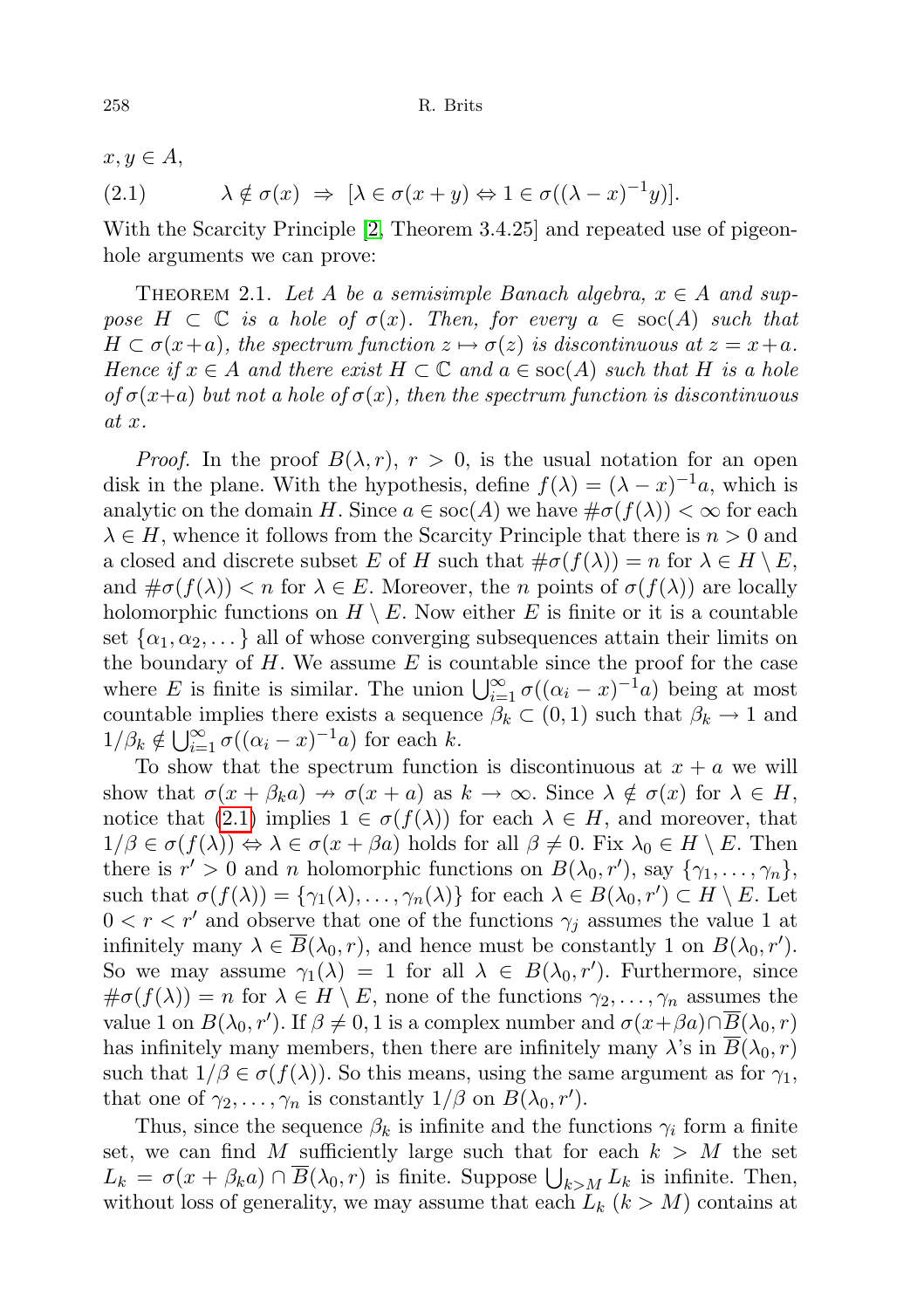least one element, say  $\lambda_k$ , so that  $(\lambda_k)$  forms a sequence of distinct elements. So arguing as above (and passing to a subsequence of  $(\lambda_k)$  if necessary) we see that there is some fixed  $j \in \{2, \ldots, n\}$  such that  $\gamma_i(\lambda_k) = 1/\beta_k$ . But,  $\lambda_k$ being bounded, we may assume  $(\lambda_k)$  (or a subsequence thereof) converges. Of course the limit, say  $\lambda'$ , belongs to  $\overline{B}(\lambda_0, r)$ . By continuity of  $\gamma_j$  on  $B(\lambda_0, r')$  it follows that  $\gamma_j(\lambda') = \lim_{k \to \infty} 1/\beta_k = 1$ , which contradicts the fact that none of the functions  $\gamma_2, \ldots, \gamma_n$  assumes the value 1 on  $B(\lambda_0, r')$ . Thus there is  $N > M$  such that for all  $k > N$  the set  $L_k$  is constant and finite, which in turn implies the existence of  $B(\alpha_0, \epsilon) \subset B(\lambda_0, r)$  such that  $\sigma(x + \beta_k a) \cap B(\alpha_0, \epsilon) = \emptyset$  for  $k > N$ . But  $B(\alpha_0, \epsilon) \subset \sigma(x + a)$  and so the spectrum is discontinuous at  $x + a$ .

Every Banach algebra Y which contains elements with spectra separating the plane is a source of spectral discontinuities in the following sense: There exists a relatively small superalgebra A of Y such that to each  $x \in Y$  whose spectrum separates the plane, there corresponds a rank one element  $a \in A$ such that the spectrum function is discontinuous at  $x + a$  in the algebra A. The idea is to adjoin to  $Y$  a non-commutative socle, similar to the way in which one would adjoin an identity element to a non-unital Banach algebra, and then to show that one always reaches the hypothesis of Theorem [2.1](#page-5-1) in the algebra A.

<span id="page-6-0"></span>THEOREM 2.2. Let Y be a semisimple Banach algebra. Then there is a semisimple Banach algebra A with the following properties:

- (a) A is a norm-preserving and spectrum-preserving extension of Y.
- (b) A contains a closed inessential ideal I such that  $A/I$  is isometrically isomorphic to Y .
- (c) For each  $a \in Y$  such that  $\sigma(a)$  separates the complex plane there is  $w \in I$  such that  $a + w$  is a point of spectral discontinuity in A.

*Proof.* We first prove that if  $\sigma_Y(a)$  has a hole H then corresponding to the left multiplication operator  $L_a \in \mathcal{L}(Y)$  there exists a rank one operator  $P \in \mathcal{L}(Y)$  such that  $\sigma_{\mathcal{L}(Y)}(L_a+P)$  fills the hole H: Without loss of generality we may assume  $0 \in H$ . Notice that  $\sigma_Y(a^{-1})$  also has a hole containing 0, which we denote by H'. The first step is to show that there exists  $\phi \in Y'$ such that  $\phi(a^{-1}) \neq 0$  and  $\phi(a^{-k}) = 0$  for  $k \geq 2$ . This would be possible if we can show that  $a^{-1} \notin \overline{\text{span}}\{a^{-2}, a^{-3}, \dots\}$ . If this is not the case then  $1 = \lim_{n} P_n$ , where  $P_n$  is a sequence of polynomials of the form  $P_n =$  $\alpha_{1(n)}a^{-1} + \cdots + \alpha_{k(n)}a^{-k}$ . But for any  $k \geq 1$ ,

$$
||1 - (\alpha_1 a^{-1} + \dots + \alpha_k a^{-k})|| \ge \rho (1 - (\alpha_1 a^{-1} + \dots + \alpha_k a^{-k}))
$$
  
\n
$$
\ge \max_{\lambda \in \partial H'} |1 - (\alpha_1 \lambda + \dots + \alpha_k \lambda^k)| \ge 1,
$$

where the final inequality follows from the Maximum Principle applied on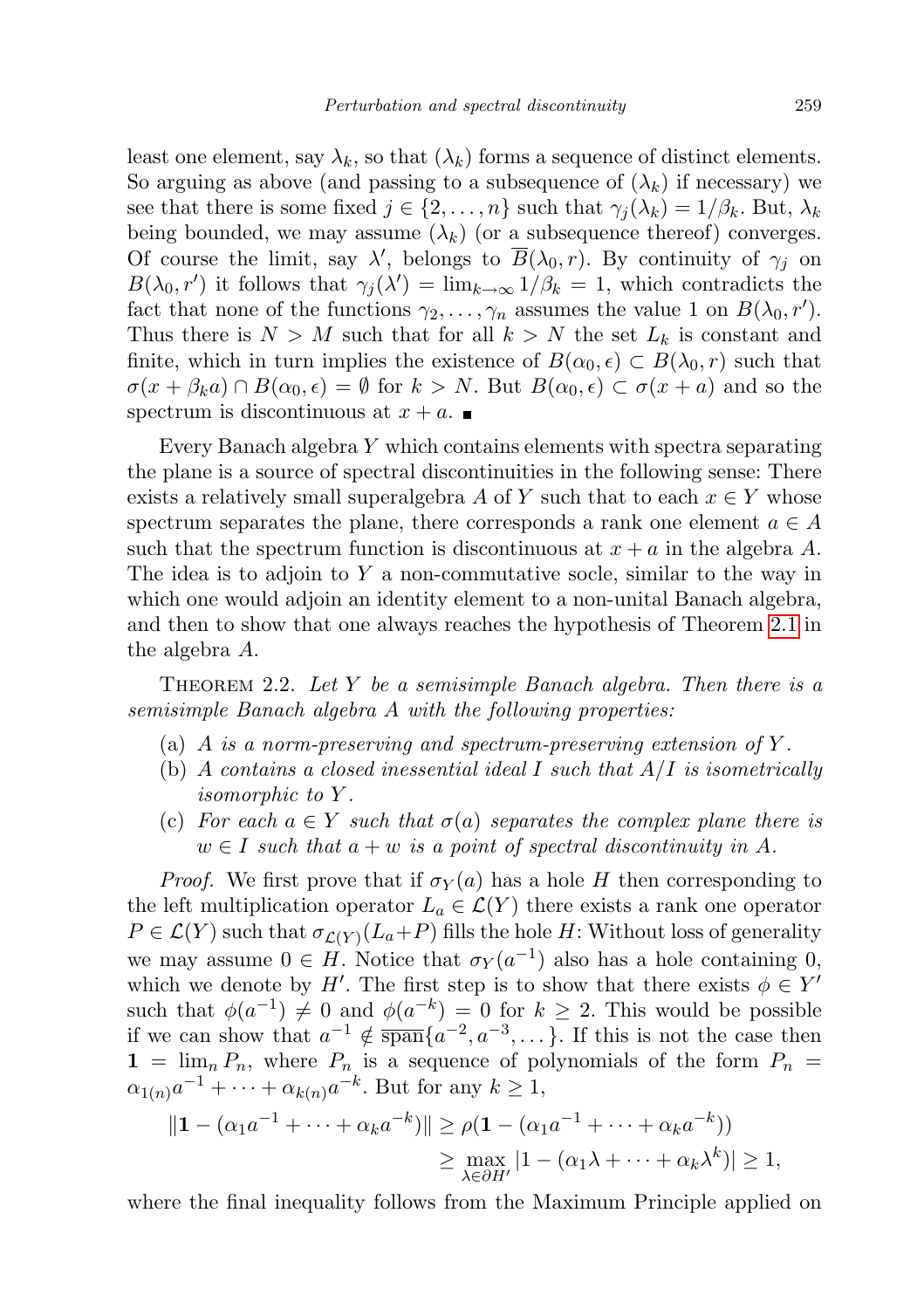the domain H'. So we can find  $\phi \in Y'$  such that  $\phi(a^{-1}) \neq 0$  and  $\phi(a^{-k}) = 0$ for  $k \geq 2$ . Obviously we may assume  $\phi(a^{-1}) = -1$ . Now let  $P \in \mathcal{L}(Y)$  be defined by  $Px = \phi(x)$ 1. Then P is rank one and the characteristic functional,  $\tau_P$ , is given by  $\tau_P(S) = \phi(S1), S \in \mathcal{L}(Y)$ . From this one calculates, for  $k \in \mathbb{N}$ , that  $\tau_P(L_{a^{-k}}) = \phi(a^{-k})$  and from the series expansion of  $\tau_P((\lambda - L_a)^{-1})$  in a neighborhood of 0 we see that  $\tau_P((\lambda - L_a)^{-1}) = 1$  for all  $\lambda \in H$ . Thus  $(2.1)$  implies  $\sigma_{\mathcal{L}(Y)}(L_a + P)$  fills the hole H.

Let  $J = \text{soc}(\mathcal{L}(Y))$ , J the closure of J in  $\mathcal{L}(Y)$ , and consider the collection of formal sums

$$
A = \{a + S : a \in Y, S \in \bar{J}\}.
$$

With addition and scalar multiplication defined in the obvious way and multiplication by

$$
(a+S)(b+W) = ab + L_aW + SL_b + SW,
$$

it follows, from the fact that  $J$  is a two-sided ideal, that  $A$  is a unital algebra. Moreover,

$$
||a + S|| = ||a|| + ||S||
$$

defines a complete algebra norm on A. Notice that for each  $a \in Y$  and each  $S \in \bar{J}$  we have  $\sigma_{\mathcal{L}(Y)}(L_a + S) \subseteq \sigma_A(a + S)$ . Suppose  $a + S$  belongs to the radical of A. If  $b + W \in A$  is arbitrary, then we have

$$
\begin{aligned} \n\|[(a+S)(b+W)]^n\|^{1/n} &= \|(ab)^n + R_n\|^{1/n} \\ \n&= (\|(ab)^n\| + \|R_n\|)^{1/n} \ge \|(ab)^n\|^{1/n} \n\end{aligned}
$$

for some sequence  $R_n$  in  $\bar{J}$ . From the semisimplicity of Y it follows that  $a = 0$ . Thus, a radical element of A has the form  $0 + S$  where  $S \in J$ . But if this is the case, then for each W in  $\mathcal{L}(Y)$  we deduce that  $0 + WSW \in A$  and that  $\sigma_{\mathcal{L}(Y)}((SW)^2) \subseteq \sigma_A(0 + S(WSW)) = \{0\}.$  Thus  $\sigma_{\mathcal{L}(Y)}(SW) = \{0\},$ which implies  $S = 0$  since  $\mathcal{L}(Y)$  is semisimple. So A is semisimple whenever Y is. It is elementary to prove that  $\{0 + S : S \in J\} \subseteq \text{soc}(A)$ , and hence by [\[2,](#page-10-0) Corollary 5.7.6],  $I = \{0 + S : S \in \bar{J}\}\$ is the required inessential ideal in (b). Note here that the above containment may be strict, which implies that the homomorphism  $a + S \mapsto L_a + S$  does not necessarily embed A into  $\mathcal{L}(Y)$ .

To prove (c): If  $\sigma_Y(a) = \sigma_{\mathcal{L}(Y)}(L_a)$  separates the plane, then, by the first part of the proof, we can find  $P \in J$  such that  $\sigma_{\mathcal{L}(Y)}(L_a + P)$  fills a hole of  $\sigma_{\mathcal{L}(Y)}(L_a)$ . But  $\sigma_A(a+0) = \sigma_{\mathcal{L}(Y)}(L_a)$  and  $\sigma_{\mathcal{L}(Y)}(L_a+P) \subseteq \sigma_A(a+P)$ imply that  $\sigma_A(a+P)$  fills a hole of  $\sigma_A(a+0)$ . The result then follows from Theorem [2.1](#page-5-1) since  $0 + P \in \text{soc}(A)$  and  $a + P = (a + 0) + (0 + P)$ .

The extension A in Theorem 2.2 seems manageable for two reasons: The adjoined inessential ideal  $I$  depends only on the continuous dual of the algebra  $Y$ , and secondly, the perturbation theory of inessential elements is a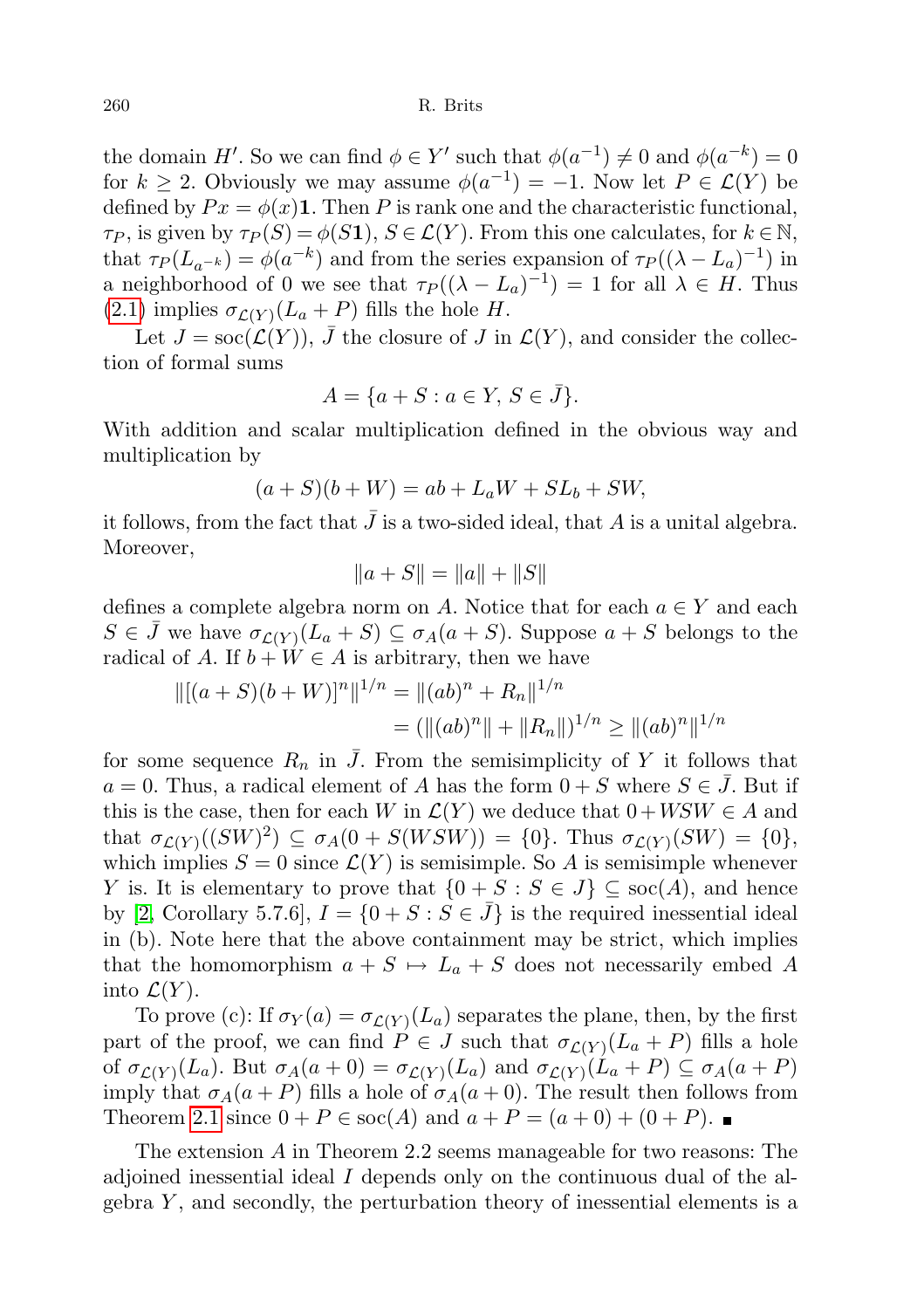well-understood topic. Because of the Gelfand transformation, the commutative case is, somewhat ironically, a good starting point for constructing spectral discontinuities via Theorem [2.2:](#page-6-0)

<span id="page-8-0"></span>EXAMPLE 2.3. Let  $S \subset \mathbb{C}$  be the unit circle, and let  $Y = C(S)$  with the usual sup norm. Denote by  $Y_0$  the subalgebra of Y consisting of the complex functions having a holomorphic extension to neighborhoods of S. Let  $f \in Y_0$ , not a constant function, be holomorphic on a neighborhood  $N_f$ containing S. Then there are at most finitely many  $z \in S$  such that  $f'(z) = 0$ , and corresponding to each  $z \in S$  such that  $f'(z) \neq 0$  there is a neighborhood  $U_z \subset N_f$  such that f is injective on  $U_z$ . This shows that  $f(S)$  separates the plane, and hence that  $\sigma_Y(f)$  has at least one hole. So if we adjoin to Y a non-commutative socle as in Theorem [2.2,](#page-6-0) we get the following result: Corresponding to each non-constant  $f \in Y_0$  there exists  $a \in A$  such that the spectrum function on A is discontinuous at  $f + a$ . Moreover, using [\[2,](#page-10-0) Theorem 5.7.4], it is not hard to see that the spectral radius is continuous on A.

**3. Commuting perturbations.** If  $a \in \text{soc}(A)$  commutes with x then  $\sigma(x + a)$  cannot fill a hole of  $\sigma(x)$ ; if this were possible, then Theorem 2.1 would predict the existence of spectral discontinuities in some commutative algebra, which is absurd. More intuitively, this should also follow from [\[2,](#page-10-0) Theorem 5.7.4], together with the containment  $\sigma(x + a) \subseteq \sigma(x) + \sigma(a)$ , which holds whenever  $x$  and  $a$  commute. We give a sharp estimate, in terms of rank, for the difference between  $\sigma(x + a)$  and  $\sigma(x)$  where  $a \in \text{soc}(A)$ commutes with  $x \in A$ . For this we shall need a generalization of Aupetit and Mouton's Diagonalization Theorem [\[4,](#page-10-8) Theorem 2.8]:

<span id="page-8-1"></span>THEOREM 3.1 (Generalized Diagonalization Theorem). Let A be a semisimple Banach algebra and  $0 \neq a \in \text{soc}(A)$ . Then a is a linear combination of mutually orthogonal minimal idempotents if and only if there exists  $y \in A$ commuting with a such that rank $(a) = \# \sigma'(ya)$ .

*Proof.* Suppose  $\text{rank}(a) = \text{\#}\sigma'(ay) = n$  and  $ya = ay$ . We first show that this hypothesis implies that we can actually take  $y$  invertible. If  $a$  is invertible and  $b \in A$  is arbitrary, then

$$
\#\sigma'(b) = \#\sigma'(a(a^{-1}b)) \le \operatorname{rank}(a) = n,
$$

which shows that every element of  $A$  has finite spectrum. By the Hirschfeld– Johnson Criterion [\[11\]](#page-10-14), A is finite-dimensional, so the Wedderburn–Artin Theorem forces y invertible. If  $0 \in \sigma(a)$  then  $0 \in \sigma(ax)$  for all  $x \in A$  because  $\sigma(ax)$  is finite. Since the function  $\lambda \mapsto a(\lambda - y)$  is analytic from C into A, and  $0 \in \sigma(a(\lambda - y))$  for all  $\lambda \in \mathbb{C}$ , the Scarcity Principle says that  $\{\lambda \in \mathbb{C} :$  $\#\sigma'(a(\lambda-y)) < n$  is discrete in C. Hence we can find  $\lambda$  in the resolvent set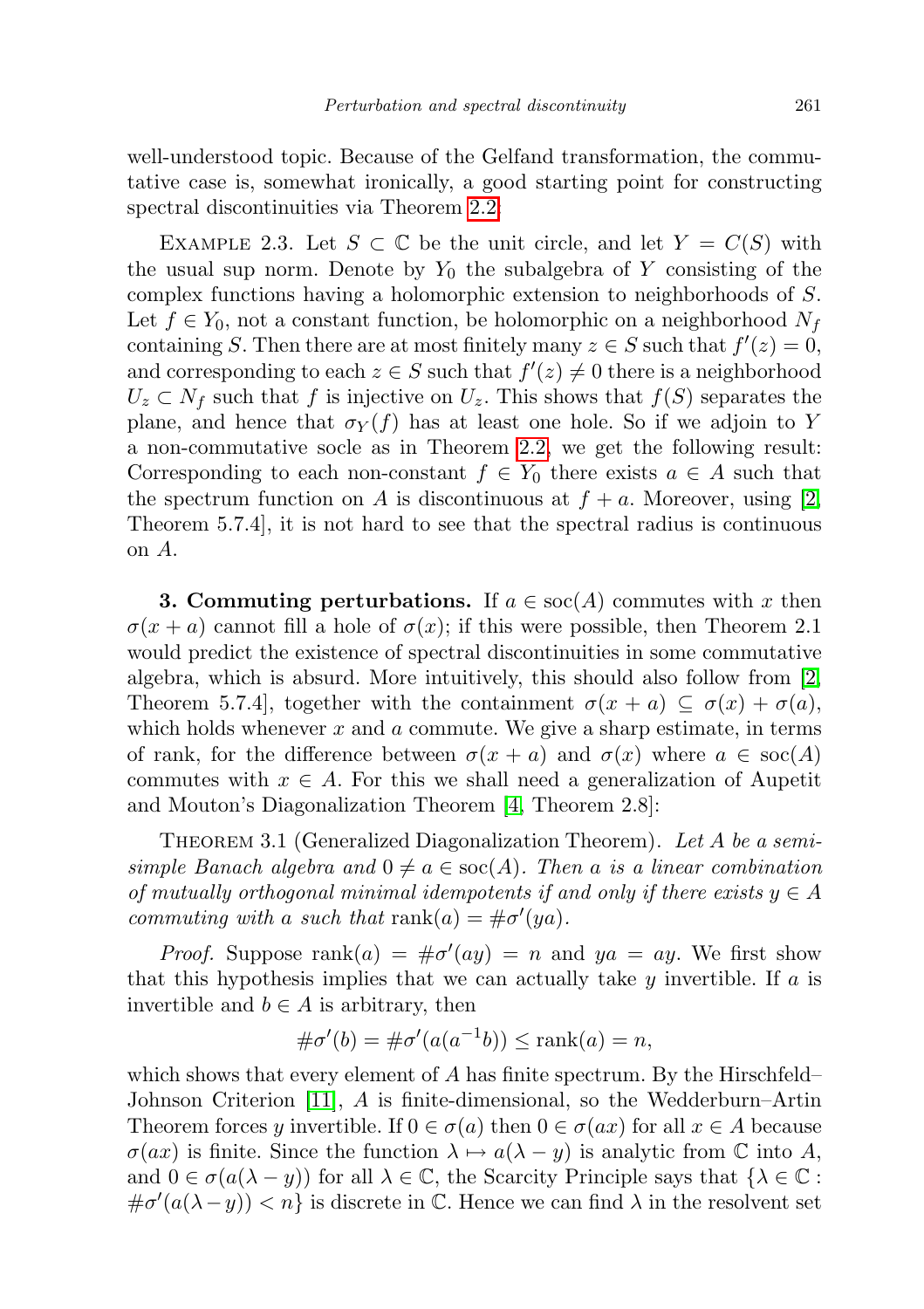of y such that  $\#\sigma'(a(\lambda - y)) = n = \text{rank}(a)$ . So without loss of generality we may assume  $y \in A^{-1}$ . By Aupetit and Mouton's Diagonalization Theorem there exist mutually orthogonal minimal idempotents  $p_1, \ldots, p_n$  and distinct non-zero scalars  $\lambda_1, \ldots, \lambda_n$  such that  $ay = \sum_{j=1}^n \lambda_j p_j$ . Since for each j,

$$
p_j = \frac{1}{2\pi i} \int\limits_{\Gamma_j} (\lambda - ay)^{-1} d\lambda,
$$

where  $\Gamma_j$  is a small circle surrounding  $\lambda_j$  and separating  $\lambda_j$  from the remaining spectrum of ay, we see that  $y^{-1}$  commutes with  $p_j$ . From the minimality of  $p_i$  we get

$$
a = \sum_{j=1}^{n} \lambda_j p_j y^{-1} = \sum_{j=1}^{n} \lambda_j p_j y^{-1} p_j = \sum_{j=1}^{n} \lambda_j \beta_j p_j
$$

with  $0 \neq \beta_j \in \mathbb{C}$ . Conversely, if  $a = \sum_{j=1}^n \lambda_j p_j$  where the  $p_j$  are minimal mutually orthogonal idempotents, then each  $p_i$  commutes with a. Also from [\[4,](#page-10-8) Theorem 2.16] we deduce that  $rank(a) = n$ . So the result follows if we take  $y = \sum_{j=1}^{n} (\alpha_j/\lambda_j) p_j$  where the  $\alpha_j$  are distinct non-zero elements of  $\mathbb{C}$ .

Observe that if  $y = 1$  then Theorem [3.1](#page-8-1) is precisely the Diagonalization Theorem.

COROLLARY 3.2. Let A be a semisimple Banach algebra and let  $a \in$ soc(A). If  $x \in A$  commutes with a then  $\sigma(a+x)$  and  $\sigma(x)$  differ by at most  $2 \text{ rank}(a)$  complex numbers.

Proof. If  $\sigma(a) = \{0\}$  then  $\sigma(a + x) = \sigma(x)$ . So we may assume a is not quasinilpotent. Let  $C_{\{a,x\}}$  be the bicommutant of  $\{a,x\}$  and form (if necessary)  $B = C_{\{a,x\}} / \text{rad}(C_{\{a,x\}})$  so that B is commutative and semisimple. If  $z \in C_{\{a,x\}}$  and  $\tilde{z} = z + \text{rad}(C_{\{a,x\}})$  is the corresponding coset in B then  $\sigma_B(\tilde{z}) = \sigma_{C_{\{a,x\}}}(z) = \sigma_A(z)$ . Thus we may, without loss of generality, assume that  $\text{rad}(C_{\{a,x\}}) = \{0\}.$  Obviously  $a \in \text{soc}(B)$  and  $\text{rank}_B(a) \leq \text{rank}_A(a)$ . Suppose that  $\operatorname{rank}_B(a) = k < \infty$  and that  $\sigma_B(a + x)$  contains a set of  $k + 1$  distinct elements  $\{\lambda_1, \ldots, \lambda_{k+1}\}\$  belonging to  $\rho(x)$ . Applying [\(2.1\)](#page-5-0) we see that  $1 \in \sigma_B((\lambda_i - x)^{-1}a)$  for each  $i \in \{1, ..., k + 1\}$ . Since B is commutative we can write, using Theorem [3.1,](#page-8-1)  $a = \sum_{j=1}^{k} \alpha_j p_j$ , where  $\alpha_j$ are non-zero scalars and  $p_j$  are mutually orthogonal minimal idempotents belonging to B. It follows that for  $i \in \{1, \ldots, k+1\},\$ 

$$
\sigma'_B((\lambda_i - x)^{-1}a) = \sigma'_B\Big(\sum_{j=1}^k \alpha_j p_j(\lambda_i - x)^{-1}p_j\Big) = \bigcup_{j=1}^k \{\alpha_j \tau_{p_j}((\lambda_i - x)^{-1})\},\
$$

<span id="page-9-0"></span>and hence there exist  $k_0 \in \{1, \ldots, k\}$  and  $i_0, i_1 \in \{1, \ldots, k+1\}$  such that  $(3.1)$  $\tau_{p_{k_0}}((\lambda_{i_0}-x)^{-1})=\alpha_{k_0}\tau_{p_{k_0}}((\lambda_{i_1}-x)^{-1})=1.$